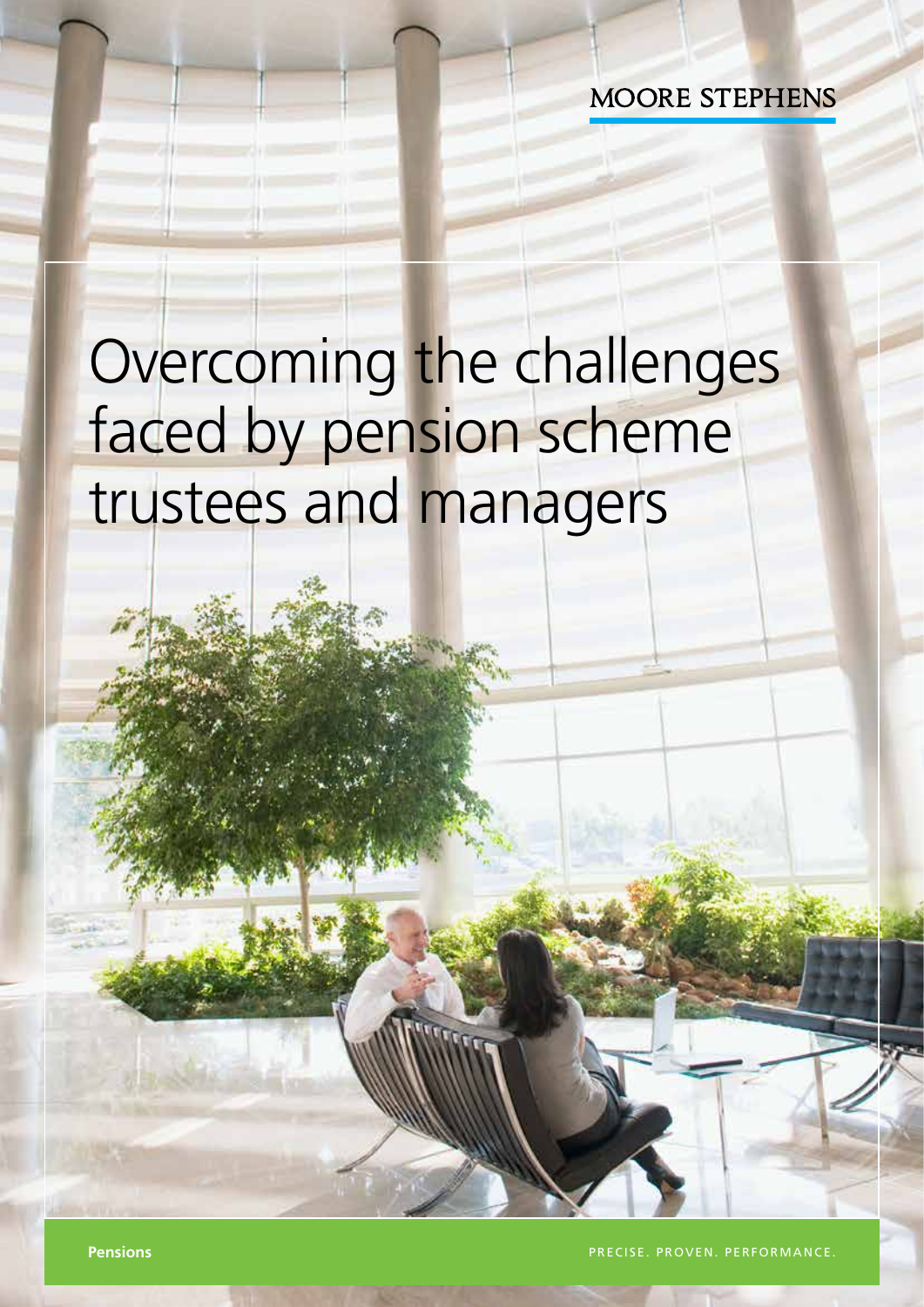## Overcoming the challenges faced by pension scheme trustees and managers

In the current environment of large deficits and economic uncertainty, Moore Stephens recognises the challenges faced by trustees and management in administering occupational pension schemes.

#### **What makes us different**  Understanding

The pensions sector is technically complicated and highly regulated. Moore Stephens therefore operates a policy that only dedicated partners and specially trained managers can work on pension assignments. Clients can therefore feel confident that their affairs will be dealt with in an efficient and effective manner and to the highest quality.

#### **Competence**

Our commitment to quality, including staff training and development, is evidenced by our increasing workload. We are proud of the fact that no pension scheme audit client has moved to another firm in the last ten years because they are not satisfied with the standard of our service.

#### Commitment

The breadth of service we provide highlights our commitment to providing a quality and all-encompassing offering to the pensions sector. This means that clients receive the right service at the right time.

#### Independence

We are aware that some administrators have close links with a particular firm of accountants, whereby that firm may audit many of the schemes for which they act. We believe this has the potential to threaten independence.

Moore Stephens do not have any such audit relationships and are therefore able to remain wholly independent.

#### Value

Value for money is a pre-requisite for all business expenditure, and professional fees are no exception. We will work closely with you to ensure our services are provided with the aim of optimising efficiency and value. In addition, our fee covers the project as a whole – we never propose a reduced fee in the anticipation of further work from either the trustees or the employer. This provides you with a 'no surprises' final bill.

#### **Our services**

Moore Stephens' dedicated pensions team provide a range of services directed specifically at our occupational pension scheme clients:

#### Accounting

Our team of pension accountants maintains the core accounting records, producing SORP compliant accounts using dedicated software. Trustees and administrators, therefore, can be confident in receiving both a comprehensive bookkeeping service and a quality financial statements product.

#### Audit

Moore Stephens, London, audits over 100 pension schemes, the majority being active self-administered occupational schemes. Our current largest client, has approximately £1.2 bn of assets.

#### Banking

High interest instant access accounts are managed on behalf of trustees, operating on well-established instruction and confirmation processes. Trustees benefit from both an efficient management of, and financial return on, their funds. We operate a extranet transaction system which increases the efficiency and security of transaction processing.

#### Clearance statements

When corporate transactions impact on the strength of an employer covenant, trustees require prompt, intelligent and focused advice in order to protect their position. An understanding of the issues together with the ability to think clearly enables the provision of accessible advice on a timely basis.

#### Computer audit

On larger schemes computer audit is used to review large volumes of identical data fields, such as a pensioner payroll. This allows us to check for starters, leavers, duplicate bank accounts and unusual pension increases, investigating exceptions identified from the data provided.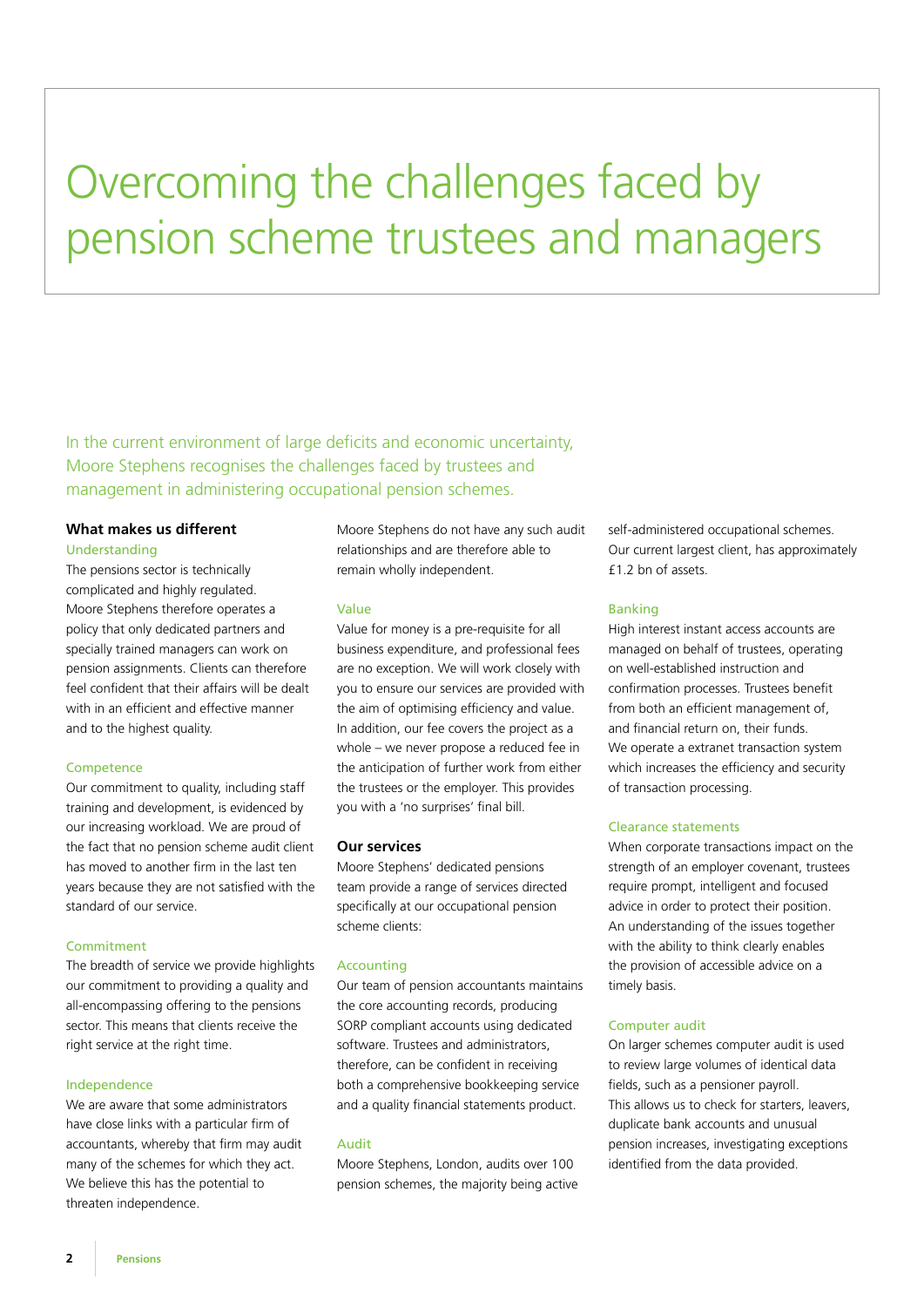

#### Covenant reviews

Trustees are now required to review their employers covenant, a daunting task when there is anything other than the simplest structure. We can provide a speedy specialist service advising trustees not only of the status of the employer covenant, but also on the courses of action available to the trustees.

Our advice extends to assisting trustees in circumstances where the sponsoring employer is in distress. This involves an assessment of the potential recovery on a wind-up of the employer, together with consideration of potential restructuring options and liaison with TPR and PPF. We understand the need for such exercises to be completed at short notice and place emphasis on accurate yet speedy reporting, providing clear recommendations to the trustees.

#### Data mining/cleansing

We can review pension schemes administration data to ensure its accuracy and cross check to public records.

#### Forensic accounting

We are able to act in disputes involving pension schemes, including fraud investigations. We also have considerable experience in dealing with The Pensions Regulator over regulatory compliance failings.

#### Internal audit

Risk management is highly topical in the corporate sector, but equally important for pension scheme trustees. We have developed an internal audit service based on key risks, with trustees benefiting from the monitoring of risk throughout the year, rather than in a concentrated exercise after the year-end.

#### Negotiating a recovery plan

We are able to assist trustees in negotiating with the employer, ensuring that the trustees act from a position of strength, with access to the appropriate information from the employer.

#### Pensioner payroll

We have a large payroll service team who provide a full outsourcing service to run pensioner payrolls on a timely but effective basis. Critical to its efficient operation is the close liaison with, and timely processing of information from the trustees. We recognise the dependency and vulnerability of the end user and have an excellent track record in terms of reliability, which is obviously key to trustees.

#### Risk frameworks

Trustees are required to have in place a risk framework, identifying the principle risks and related controls relevant to their scheme. We are able to provide an interactive review

process allowing trustees to create a bespoke framework identifying the controls in place and the areas requiring attention.

#### Trustee training

We have solid experience of providing financial training to trustees on all financial aspects of managing a pension scheme, tailored to the specific needs of the Trustee Board.

#### VAT

The VAT rules for pension funds are going through a significant period of change, following a raft of recent case law from Europe. Our team of VAT specialists has significant experience in advising pension funds and managers on the risks and opportunities that VAT presents.

#### **Our credentials**

Moore Stephens has an experienced professional team, providing a range of audit and non-audit services to more than 100 occupational pension schemes. Our diverse client portfolio ranges from small insured schemes, to schemes with very substantial memberships. We service both public and private sector schemes, defined contribution, defined benefit and hybrid schemes as well as assisting with the winding up of schemes. with substantial memberships.